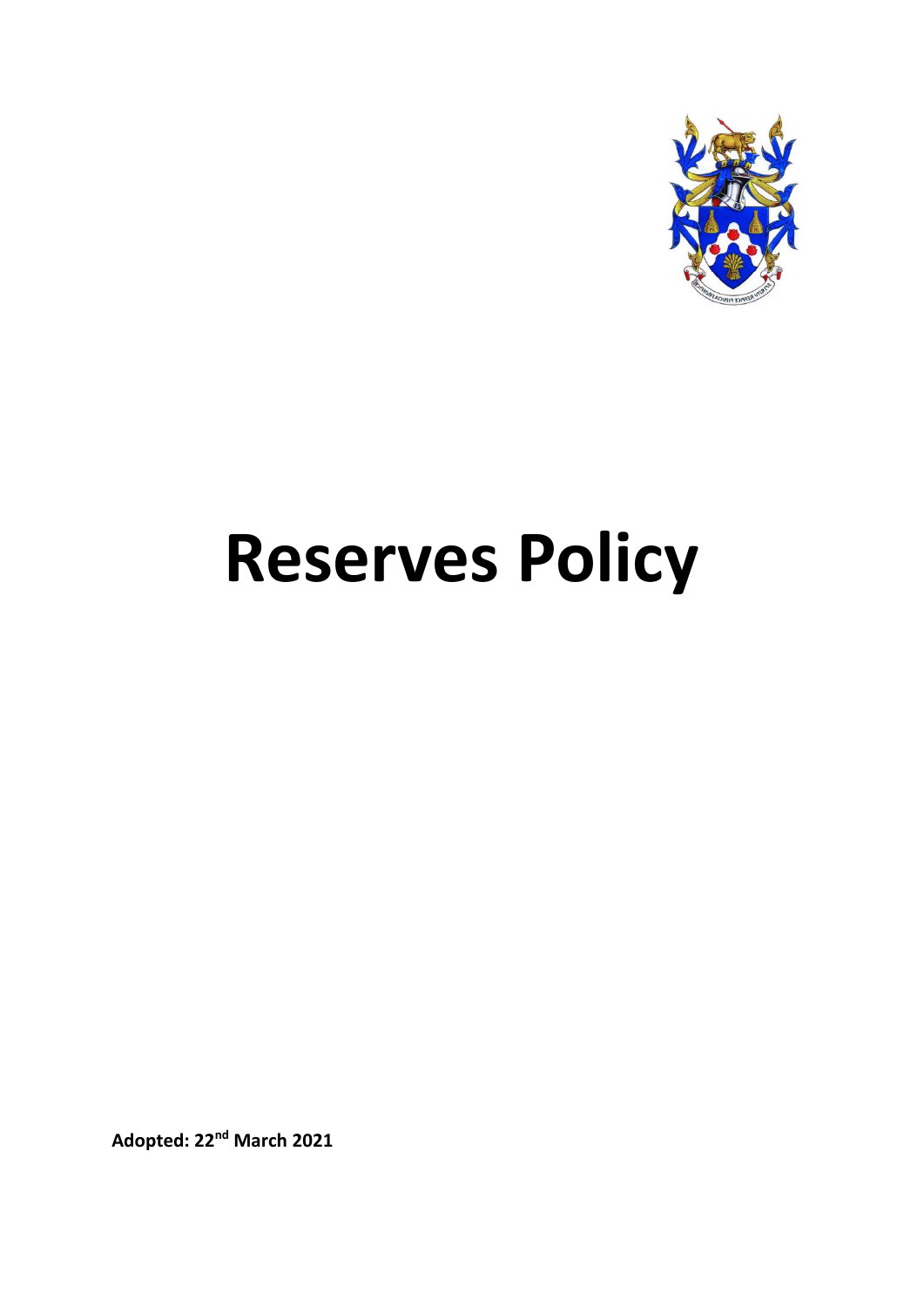## **1. Introduction**

Bovey Tracey Town Council is required to maintain adequate Financial Reserves to meet the needs of its operations and to ensure financial security. The purpose of this policy is to set out how the Council will determine and review the level of reserves.

The Joint Panel on Accountability and Governance Practitioners Guide (JPAG) (March 2020 edition) advises:

*"As with any financial entity, it is essential that authorities have sufficient reserves (General and Earmarked) to finance both its day-to-day operations and future plans. It is important, however, given that its funds are generated from taxation/public levies, that such reserves are not excessive."* 

Sections 32 and 43 of the Local Government Finance Act 1992 require local authorities to have regard to the level of reserves needed for meeting estimated future expenditure when calculating the budget requirement. However, there is no specific minimum level of reserves which an authority should hold, and it is the responsibility of the Responsible Financial Officer to advise the Town Council about the level of reserves and to ensure that there are procedures for their establishment and use.

## **2. Types of Reserves**

These may be categorised as either General or Earmarked.

## 2.1 **General Reserves**

General Reserves are funds which do not have any restrictions on their use. They cushion the impact of uneven cash flows, offset budget requirements if necessary, or can be held in case of unexpected events or emergencies. Setting the level of General Reserves is agreed with the Annual Budget.

2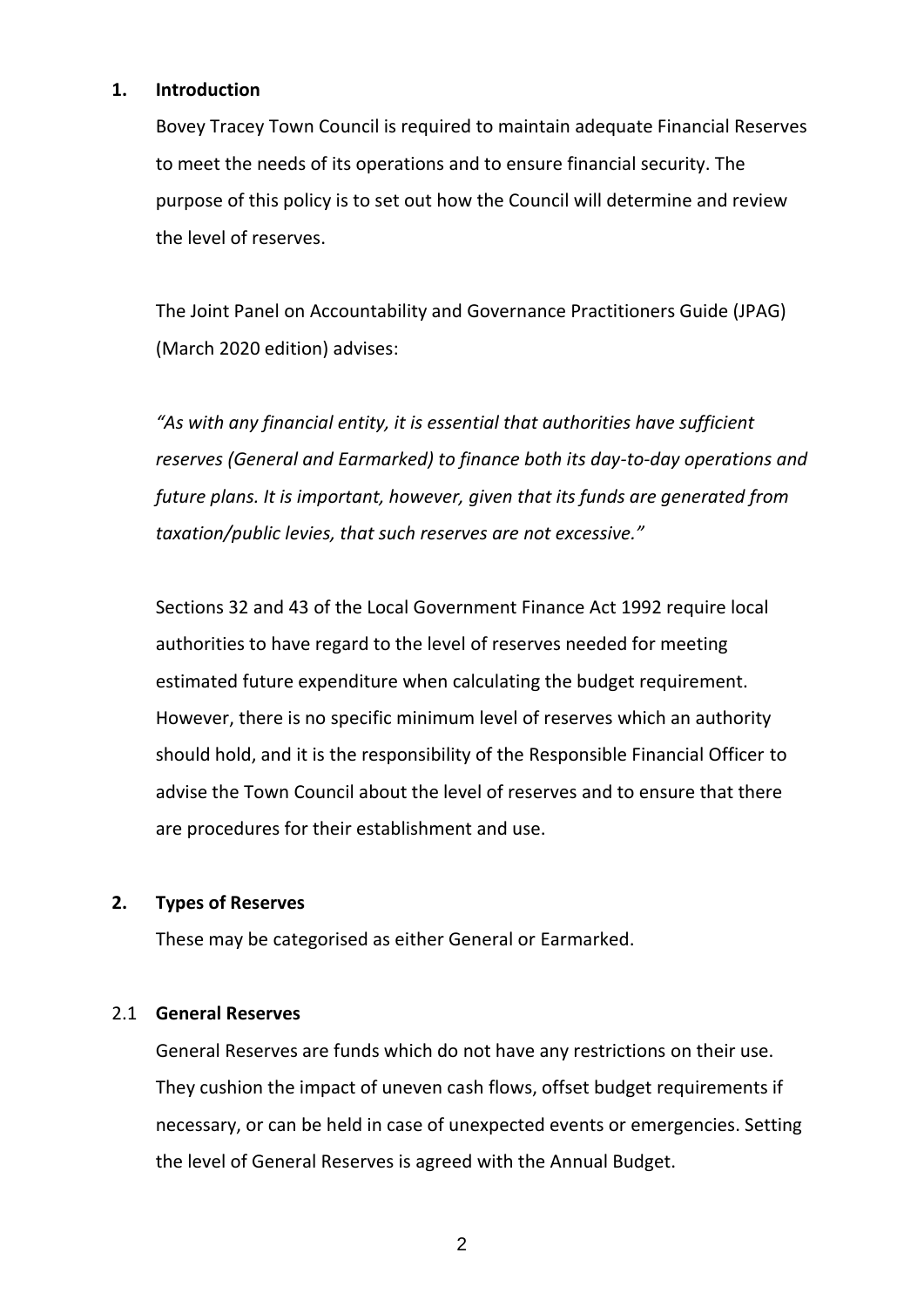JPAG (March 2020 edition) advises:

*"The generally accepted recommendation with regard to the appropriate minimum level of a Smaller Authority's General Reserve is that this should be maintained at between three (3) and twelve (12) months Net Revenue Expenditure (NRE)."* 

*"The smaller the authority, the closer the figure should be to 12 months NRE, the larger the authority the nearer to 3 months. In practice, any authority with an NRE in excess of £200,000 should plan on 3 months equivalent."* 

The primary means of building 'General Reserves' will be through a reallocation of funds (underspend on a completed project) and allocation from the annual budget. This will be in addition to any amounts needed to replenish reserves which have been spent in the previous year. If in extreme circumstances General Reserves were exhausted due to major unforeseen spending pressures within a particular financial year, the Town Council would be able to draw down from its Earmarked Reserves to provide short term resources.

#### 2.2 **Earmarked Reserves (EMR's)**

EMRs must be held for genuine and intended purposes and their level should be subject to annual review and justification. They should be separately identified to prevent query from internal and external auditors.

EMRs are held for several reasons and shall only be used for the purpose for which they were created:

• Renewals – to enable the planning and financing of an effective program of equipment replacement and property maintenance/refurbishment. The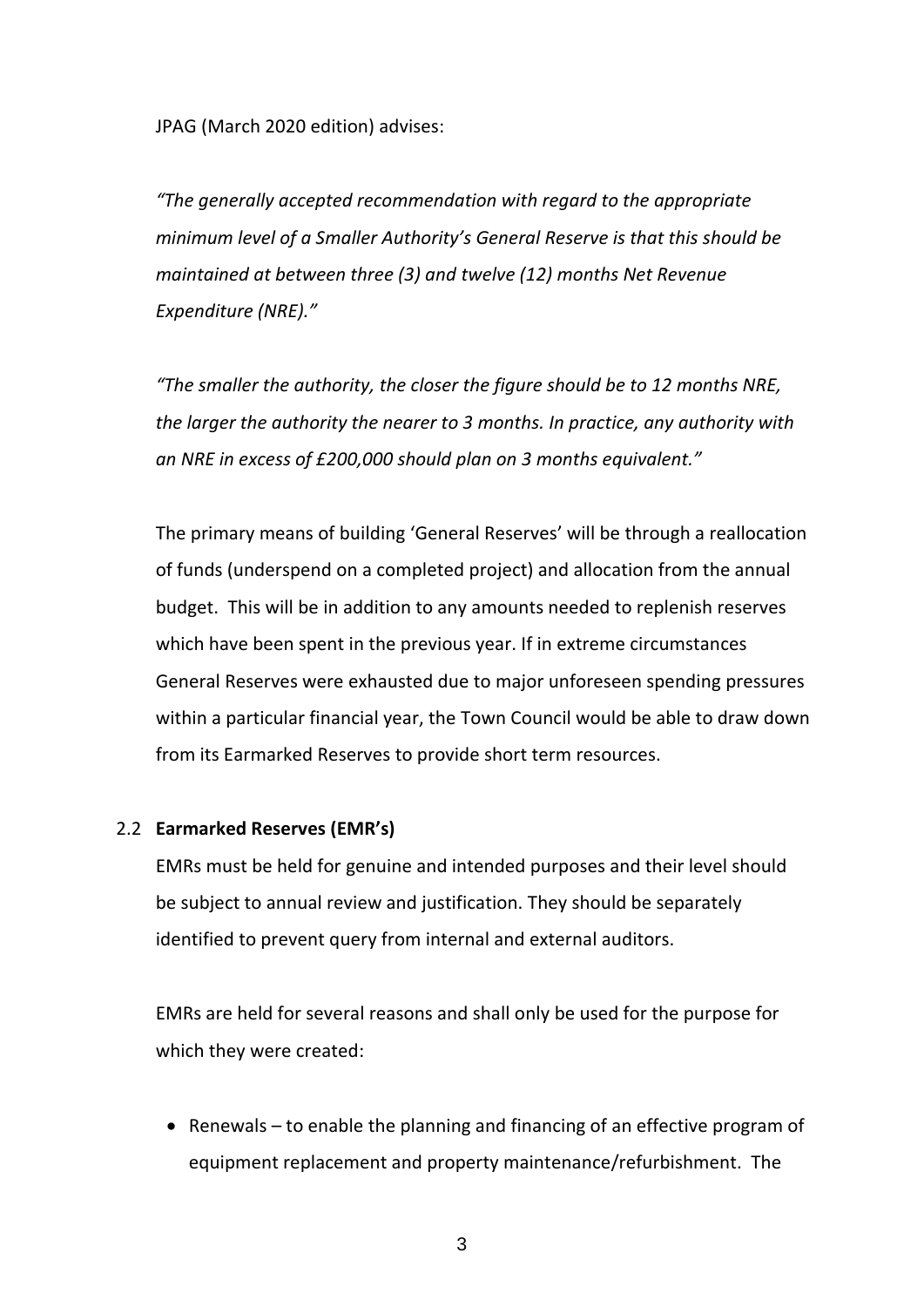funds required are built up incrementally over several years when considering asset conditions and asset life. They are a mechanism to smooth expenditure without the need to vary budgets.

- Carry forward of underspend on an uncompleted project expenditure committed to a project but not spent in the budget year. Reserves can be used as a mechanism to carry forward those resources.
- Developers Contributions proceeds from developers which can only be used for specified purposes.
- Other Earmarked Reserves these may be set up from time to time to meet known or predicted liabilities.

Where the purpose of an Earmarked Reserve becomes obsolete, or where there is an over-provision of funds, the excess may, on the approval of the Town Council, be transferred to other budget headings within the revenue budget, to General Reserves or to one or more other Earmarked Reserves.

EMRs will be established on a "needs" basis in line with anticipated requirements and these are to be reviewed annually when the budget is agreed.

Any decision to set up an EMR must be approved by Town Council. If the EMRs are used to meet short term funding gaps, they must be replenished in the following financial year. However, EMRs which have been used to meet a specific liability would not need to be replenished, after having served the purpose for which they were originally set up.

## **3. Management and Control of Reserves**

Movements in Earmarked Reserves and General Reserves shall be reported to the Finance & General Purposes Committee as part of the quarterly Budget Monitoring report. The use of Reserves shall be approved by the Town Council.

4